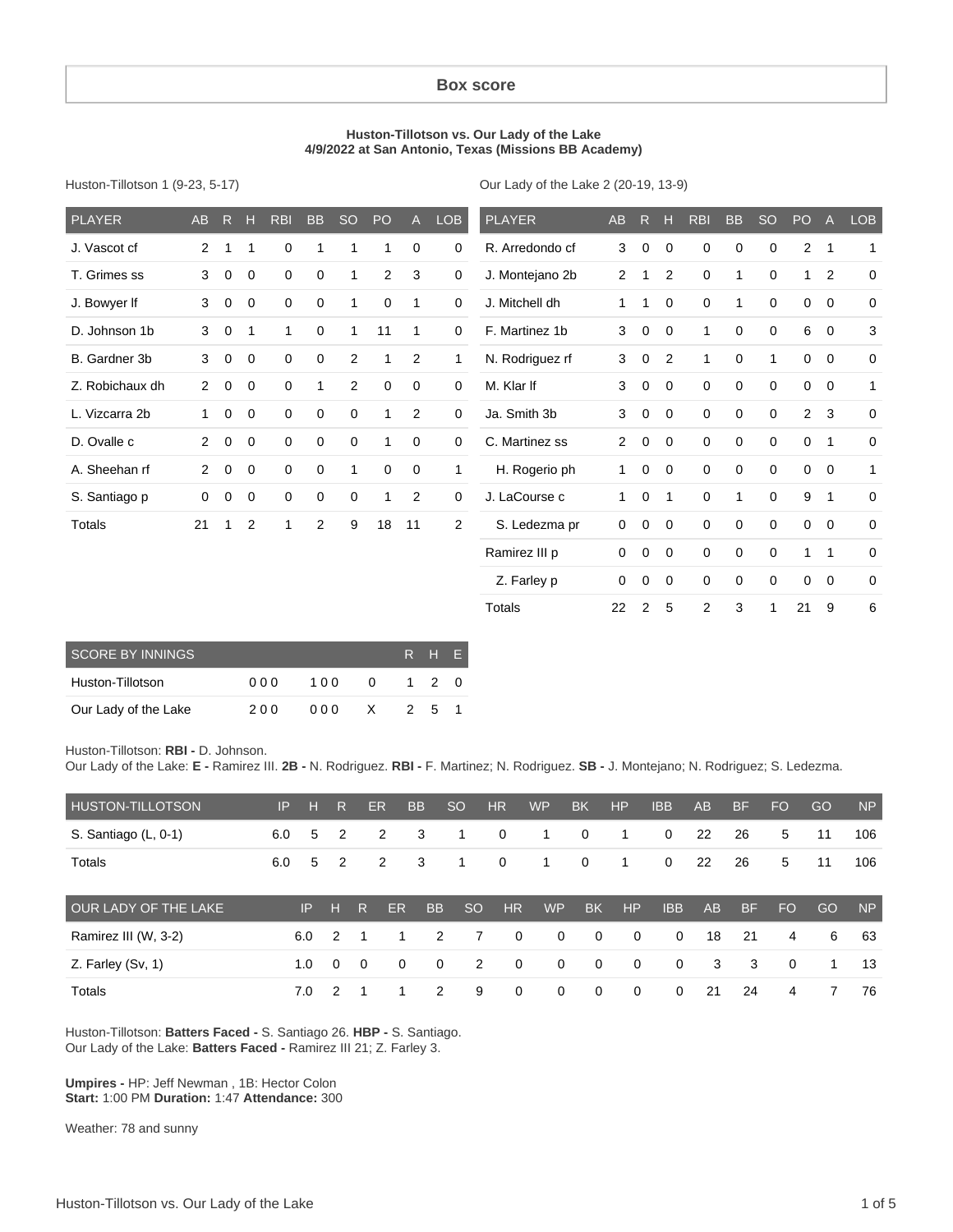# **Scoring Summary**

| <b>INNINGS</b>              | <b>PLAY</b>                                                                               | $V - H$ |
|-----------------------------|-------------------------------------------------------------------------------------------|---------|
| Our Lady Of The Lake<br>1st | F. Martinez grounded out to 3b, RBI; J. Mitchell advanced to second; J. Montejano scored. | $0 - 1$ |
| Our Lady Of The Lake<br>1st | N. Rodriguez singled to shortstop, RBI; J. Mitchell scored.                               | $0 - 2$ |
| Huston-Tillotson<br>4th     | D. Johnson singled up the middle, RBI; J. Vascot scored.                                  | $1 - 2$ |

# **All Plays**

# **Huston-Tillotson Top of 1st Inning**

- J. Vascot struck out swinging. (1 out)
- T. Grimes struck out swinging. (2 out)
- J. Bowyer struck out swinging. (3 out)

**Inning Summary: 0 Runs , 0 Hits , 0 Errors , 0 LOB**

# **Our Lady of the Lake Bottom of 1st Inning**

R. Arredondo grounded out to 2b. (1 out)

- J. Montejano singled to left field.
- J. Montejano stole second.
- J. Montejano advanced to third on a wild pitch.
- J. Mitchell walked.
- **F. Martinez grounded out to 3b, RBI; J. Mitchell advanced to second; J. Montejano scored.**

**N. Rodriguez singled to shortstop, RBI; J. Mitchell scored.**

M. Klar lined out to 3b. (3 out)

**Inning Summary: 2 Runs , 2 Hits , 0 Errors , 1 LOB**

# **Huston-Tillotson Top of 2nd Inning**

D. Johnson struck out swinging. (1 out)

B. Gardner struck out looking. (2 out)

Z. Robichaux struck out swinging. (3 out)

**Inning Summary: 0 Runs , 0 Hits , 0 Errors , 0 LOB**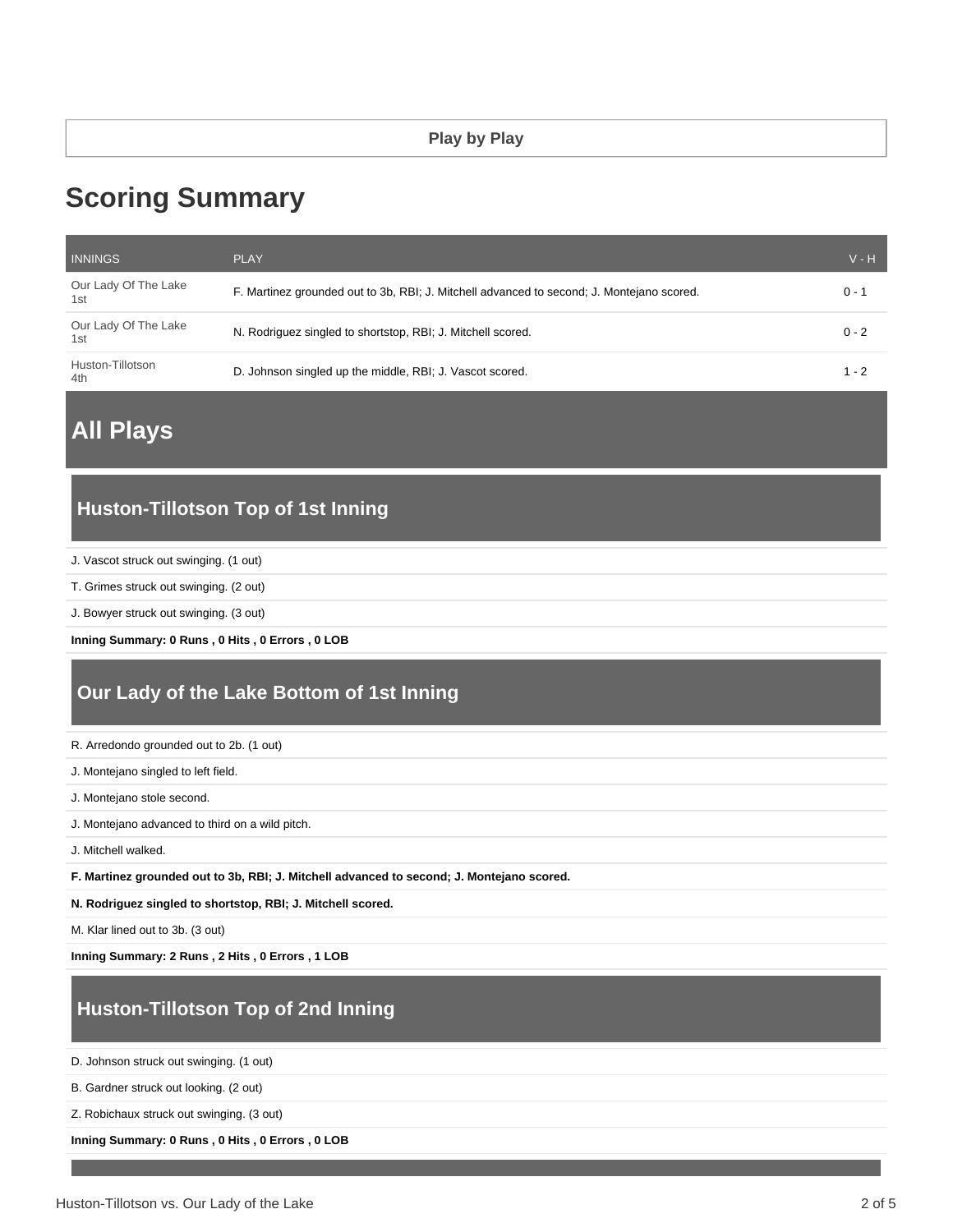### **Our Lady of the Lake Bottom of 2nd Inning**

- Ja. Smith lined out to 2b. (1 out)
- C. Martinez grounded out p to ss to 1b. (2 out)
- J. LaCourse singled up the middle.
- S. Ledezma pinch ran for J. LaCourse.
- S. Ledezma stole second.
- R. Arredondo out at first 1b to p. (3 out)

**Inning Summary: 0 Runs , 1 Hits , 0 Errors , 1 LOB**

# **Huston-Tillotson Top of 3rd Inning**

J. LaCourse to c for S. Ledezma.

- L. Vizcarra popped up to 2b. (1 out)
- D. Ovalle flied out to cf. (2 out)
- A. Sheehan struck out looking. (3 out)

**Inning Summary: 0 Runs , 0 Hits , 0 Errors , 0 LOB**

### **Our Lady of the Lake Bottom of 3rd Inning**

- J. Montejano singled through the left side.
- J. Mitchell grounded into double play lf to ss to 1b; J. Montejano out on the play. (2 out)

F. Martinez grounded out to 3b. (3 out)

#### **Inning Summary: 0 Runs , 1 Hits , 0 Errors , 0 LOB**

# **Huston-Tillotson Top of 4th Inning**

J. Vascot walked.

T. Grimes grounded out to 3b; J. Vascot advanced to second. (1 out)

J. Bowyer fouled out to 3b. (2 out)

**D. Johnson singled up the middle, RBI; J. Vascot scored.**

B. Gardner grounded out to 2b. (3 out)

**Inning Summary: 1 Runs , 1 Hits , 0 Errors , 1 LOB**

# **Our Lady of the Lake Bottom of 4th Inning**

N. Rodriguez struck out swinging. (1 out)

M. Klar grounded out to 2b. (2 out)

Ja. Smith grounded out to 1b unassisted. (3 out)

**Inning Summary: 0 Runs , 0 Hits , 0 Errors , 0 LOB**

# **Huston-Tillotson Top of 5th Inning**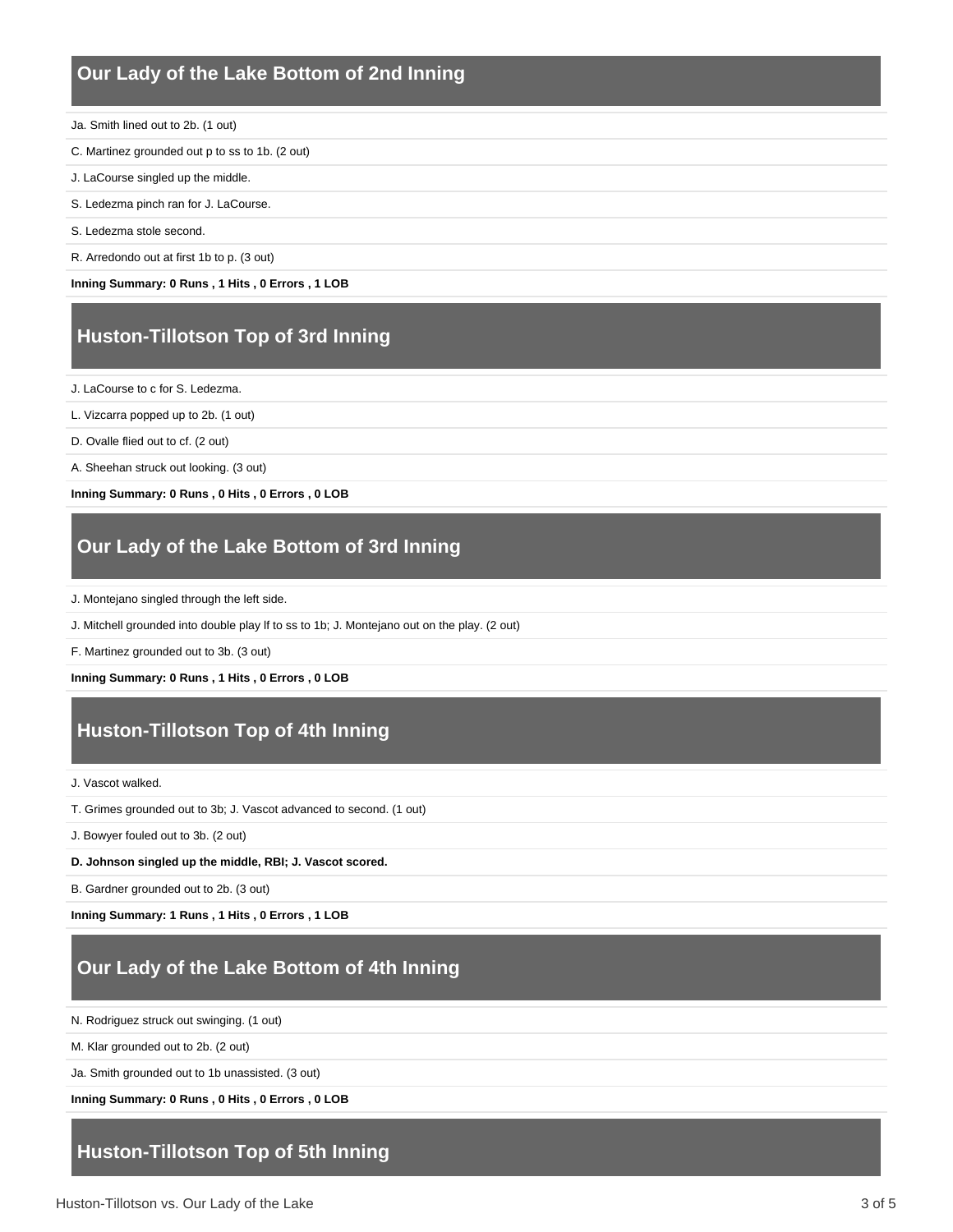#### Z. Robichaux walked.

L. Vizcarra grounded out to 3b, SAC; Z. Robichaux advanced to second. (1 out)

D. Ovalle grounded out to 2b; Z. Robichaux advanced to third. (2 out)

A. Sheehan lined out to cf. (3 out)

**Inning Summary: 0 Runs , 0 Hits , 0 Errors , 1 LOB**

# **Our Lady of the Lake Bottom of 5th Inning**

C. Martinez grounded out to ss. (1 out)

J. LaCourse walked.

S. Ledezma pinch ran for J. LaCourse.

R. Arredondo grounded out to 1b unassisted; S. Ledezma advanced to second. (2 out)

J. Montejano walked.

J. Mitchell hit by pitch; J. Montejano advanced to second; S. Ledezma advanced to third.

F. Martinez popped up to ss. (3 out)

**Inning Summary: 0 Runs , 0 Hits , 0 Errors , 3 LOB**

# **Huston-Tillotson Top of 6th Inning**

J. LaCourse to c for S. Ledezma.

J. Vascot singled to left field.

J. Vascot advanced to third on an error by p.

T. Grimes grounded out to 3b. (1 out)

J. Bowyer grounded into double play cf to c to p to 3b; J. Vascot out on the play. (3 out)

**Inning Summary: 0 Runs , 1 Hits , 0 Errors , 0 LOB**

# **Our Lady of the Lake Bottom of 6th Inning**

N. Rodriguez doubled to left field.

M. Klar fouled out to 1b. (1 out)

Ja. Smith flied out to cf. (2 out)

H. Rogerio pinch hit for C. Martinez.

N. Rodriguez stole third.

H. Rogerio grounded out to p. (3 out)

**Inning Summary: 0 Runs , 1 Hits , 0 Errors , 1 LOB**

# **Huston-Tillotson Top of 7th Inning**

C. Martinez to ss for H. Rogerio.

Z. Farley to p for Ramirez III.

D. Johnson grounded out to ss. (1 out)

B. Gardner struck out swinging. (2 out)